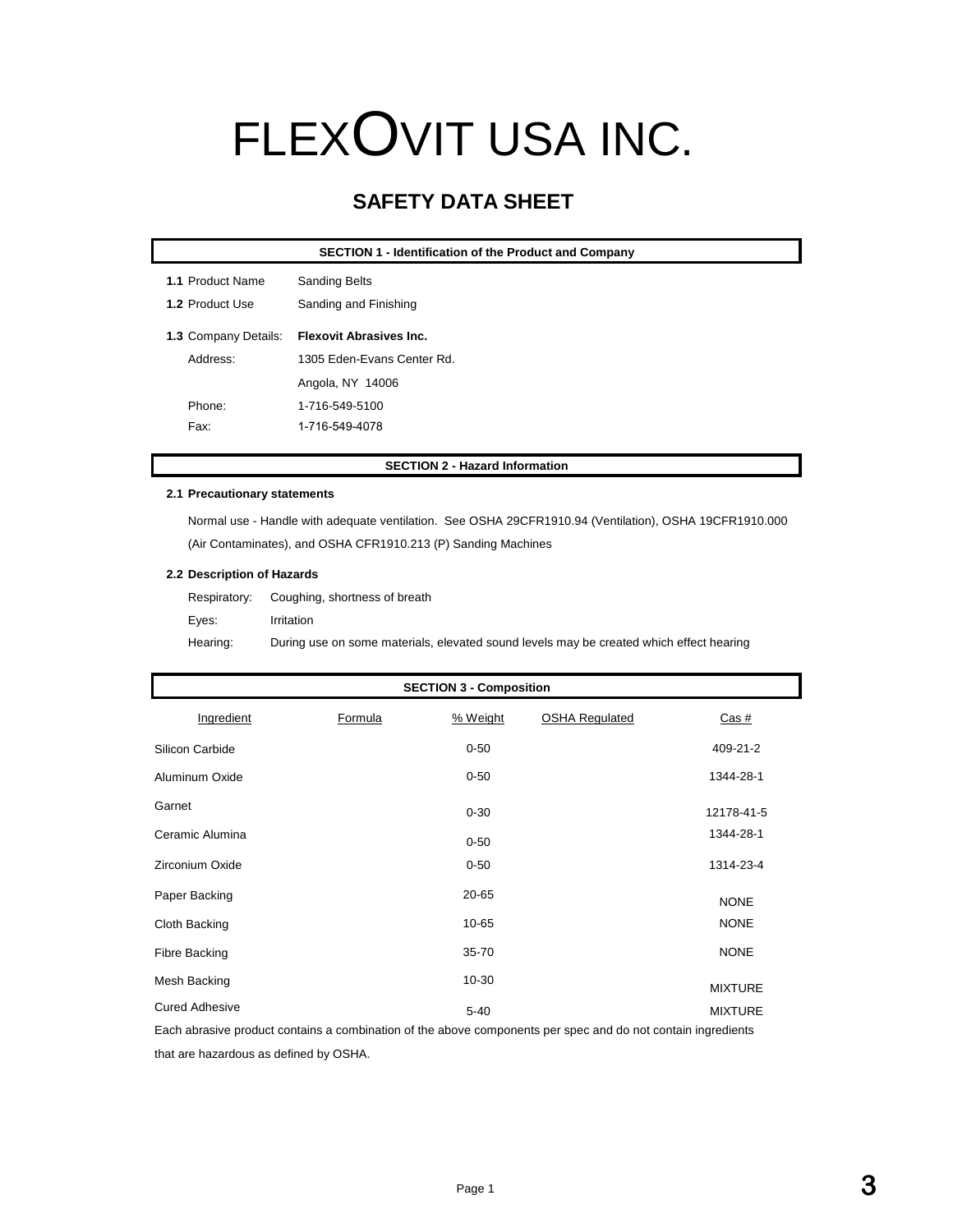#### **SECTION 4-First Aid**

#### **4.1 First Aid for exposure**

Remove to fresh air, apply artificial respiration as needed.

For eyes, wash with large amounts of water.

Obtain first aid or medical assistance if needed.

#### **4.2 Signs and Symptoms of Exposure**

| <b>Route(s) of Entry: Inhalation:</b> |            |            | Dust during use               |
|---------------------------------------|------------|------------|-------------------------------|
|                                       |            | Skin:      | Not absorbed through skin     |
|                                       |            | Ingestion: | Dust                          |
| Respiratory:                          |            |            | Coughing, shortness of breath |
| Eyes:                                 | Irritation |            |                               |

Hearing: During use on some materials, elevated sound levels may be created which effect hearing

|        |                      | <b>SECTION 5 - Fire Fighting Measures</b> |  |
|--------|----------------------|-------------------------------------------|--|
| $-5.1$ | Means Of Extinction: | Water, COz, foam, dry chemical            |  |

- **5.2** Unusual Fire or Explosion Hazards: None Flammable Properties:
- **5.3** Special Fire Fighting Procedures: None

#### **SECTION 6 - Accidental Release Measures**

Normal clean-up procedures

| <b>SECTION 7- Storage, Handling and Use Procedures</b> |           |                                                                                |  |  |
|--------------------------------------------------------|-----------|--------------------------------------------------------------------------------|--|--|
| -7.1                                                   | Handling: | Handle with adequate ventilation. See OSHA 29CFR1910.94 (Ventilation) and OSHA |  |  |
|                                                        |           | 29CFR1910.1000 (Air Contaminates).                                             |  |  |
| 7.2                                                    | Storage:  | Handle with adequate ventilation. See OSHA 29CFR1910.94 (Ventilation) and OSHA |  |  |
|                                                        |           | 29CFR1910.1000 (Air Contaminates).                                             |  |  |

#### **SECTION 8- Personal Protective Control Measures**

| 8.1 Exposure limits |                     |                  |  |  |  |
|---------------------|---------------------|------------------|--|--|--|
| Chemical            | <b>OSHA PEL</b>     | <b>ACGIH TLV</b> |  |  |  |
| Silicon Carbide     | 15mg/m <sup>3</sup> | $10$ mg/m $3$    |  |  |  |
| Aluminum Oxide      | 15mg/m <sup>3</sup> | $10$ mg/m $3$    |  |  |  |
| Garnet              | 15mg/m <sup>3</sup> | $10$ mg/m $3$    |  |  |  |
| Ceramic Alumina     | 15mg/m <sup>3</sup> | 10 $mg/m3$       |  |  |  |
| Zirconium Oxide     | 15mg/m <sup>3</sup> | $10$ mg/m $3$    |  |  |  |

#### **8.2 Personal protection requirements and referrals**

| Respiratory:               | As needed, approved dust respiratory OSHA 24CFR1910.134        |  |  |  |
|----------------------------|----------------------------------------------------------------|--|--|--|
| Ventilation:               | Local exhaust: Recommended. Mechanical (general): Recommended. |  |  |  |
| <b>Protective Gloves:</b>  | As desired by user                                             |  |  |  |
| Eye Protection:            | OSHA 29CFR1910.133                                             |  |  |  |
|                            | Hearing Protection: As needed. OSHA 29CFR1910.215              |  |  |  |
| <b>Body Protection:</b>    | N/A                                                            |  |  |  |
| <b>Hygienic Practices:</b> | N/A                                                            |  |  |  |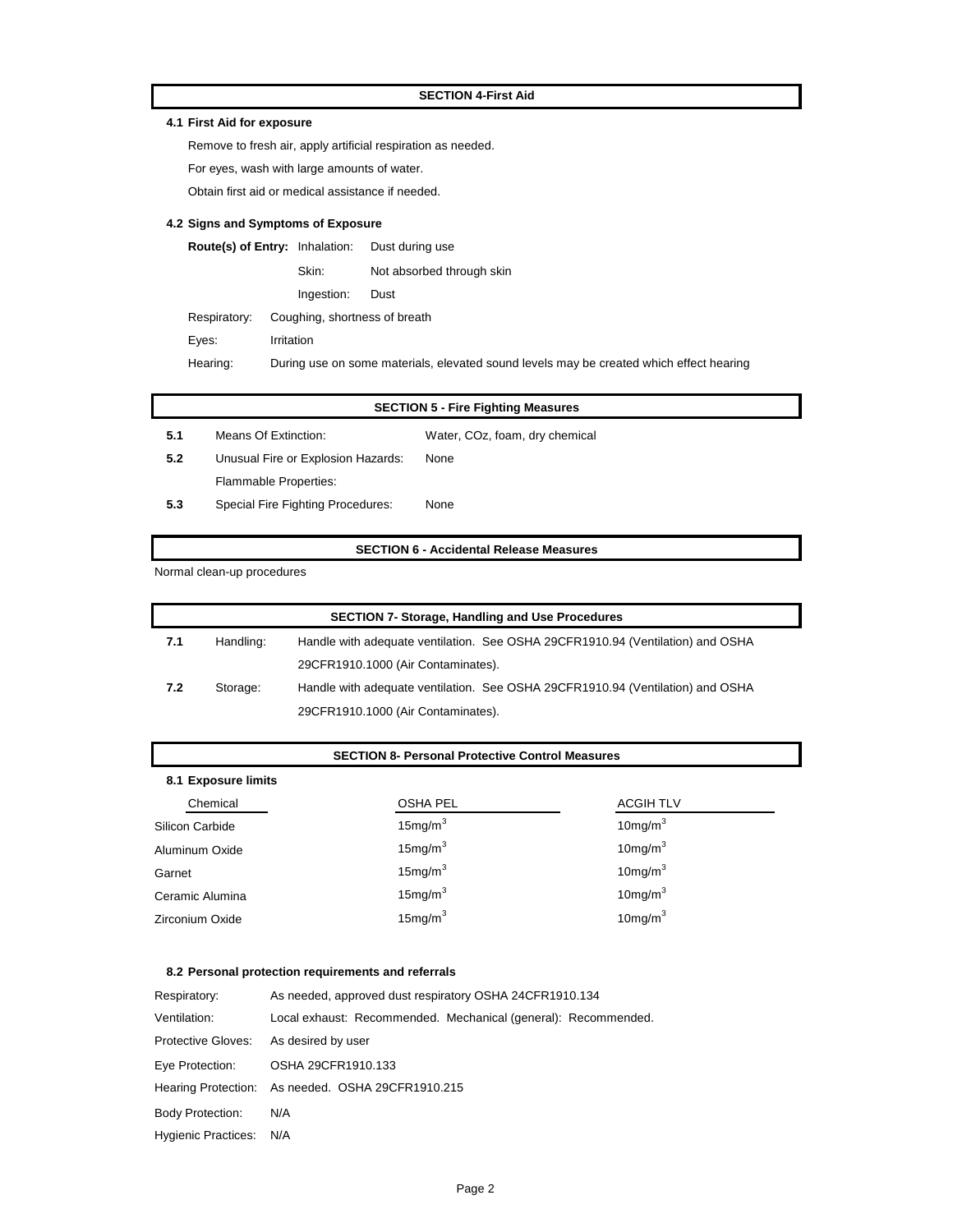#### **SECTION 9- Physical/Chemical Characteristics**

| <b>Boiling Point</b>             |          | N/A | <b>Specific Gravity</b> |                                       | N/A |
|----------------------------------|----------|-----|-------------------------|---------------------------------------|-----|
| Vapor Pressure                   | (mm Hq.) | N/A | <b>Melting Point</b>    |                                       | N/A |
| Vapor Density                    | (AIR=1)  | N/A |                         | Evaporation Rate (Butyl Acetate=1 N/A |     |
| Solubility in Water              |          | N/A | Appearance              | Cloth, paper or fibre coated with     |     |
| Lower And Upper Explosion Limits |          |     |                         | abrasive material                     |     |
| <b>Flammable Limits</b>          |          | N/A | Odor                    |                                       |     |
| Flash Point                      |          | N/A | Degradation Temperature |                                       |     |
|                                  |          |     |                         |                                       |     |

### **SECTION 10 - Stability and Reactivity Data**

Stability: Stable Incompatibility: N/A

Hazardous Decomposition or Byproducts: In use, dust and decomposing resin system fumes are generated. In most cases, the material removed from the work piece will be significantly greater than the coated abrasive product components.

Hazardous Polymerization Will not occur

Conditions to Avoid: N/A

#### **SECTION 11 - Toxicological Data**

| 11.1                  | <b>Component information</b> |                   |            |  |  |
|-----------------------|------------------------------|-------------------|------------|--|--|
| Chemical              | Short term effects           | Long term effects | Carcinogen |  |  |
|                       | Silicon Carbide<br>No        |                   |            |  |  |
| Aluminum Oxide        |                              | No                |            |  |  |
| Garnet                |                              | No                |            |  |  |
|                       | Ceramic Alumina<br>No        |                   |            |  |  |
| Zirconium Oxide<br>No |                              |                   |            |  |  |

#### **11.2 Route(s) of Entry and symptoms of exposure**

See section 4.2

**Section 12-Ecological Information**

No Data Available

#### **Section 13-Disposal Considerations**

Standard landfill methods consistent with applicable Federal, State and Local laws.

#### **Section 14-Transport Information**

N/A

**Section 15-Regulatory Information**

N/A